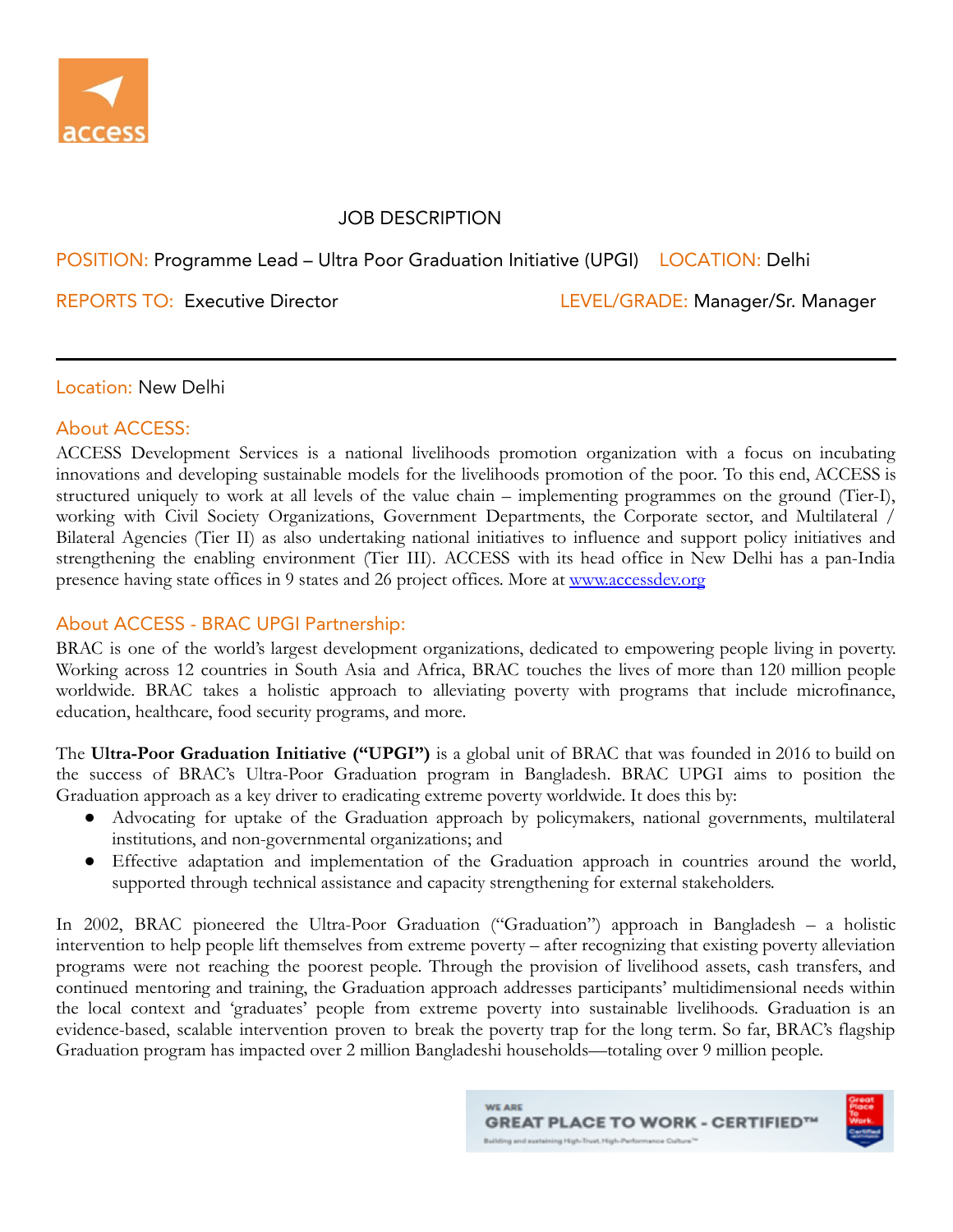

To help eradicate extreme poverty, BRAC UPGI is working to scale globally by integrating Graduation into existing government programs and helping 21 million more people lift themselves from extreme poverty by 2026. BRAC UPGI is committed to creating effective solutions that leverage the available resources and existing programming to achieve the long-term benefits demonstrated by Graduation. The organization is partnering with governments, as well as multilateral institutions, NGOs, and civil society, in countries where BRAC UPGI thinks it can have maximum impact and drive greater uptake for Graduation.

Both ACCESS and BRAC UPGI are committed to supporting the policy and ultra-poor programmes landscape in India so that central and state governments, as well as civil society organizations, can locally learn from and adapt Graduation program approaches that have a higher potential to address the multi-faceted constraints affecting populations living in extreme poverty. The partnership aims to engage on issues for the empowerment of poor communities to escape extreme poverty, learning from the highly successful UPGI, through a set of initiatives designed to raise awareness and engage with stakeholders to facilitate cross-learning on successful ultra-poor programmes and experiences.

\_\_\_\_\_\_\_\_\_\_\_\_\_\_\_\_\_\_\_\_\_\_\_\_\_\_\_\_\_\_\_\_\_\_\_\_\_\_\_\_\_\_\_\_\_\_\_\_\_\_\_\_\_\_\_\_\_\_\_\_\_\_\_\_\_\_\_\_\_\_\_\_\_\_\_\_\_\_\_\_\_\_\_\_\_

#### Position Summary:

ACCESS seeks to hire a senior development professional to lead the partnership with UPGI for undertaking research, network building, and advocacy for the adoption and scaling of 'graduation style' programming for poverty alleviation in India. The focus of this partnership will be to engage and influence central and state governments / civil society organizations / multilateral/bilateral organizations to inform and influence and help in adapting and integrating the ultra-poor graduation approaches within their social security benefits and poverty-focused programmes and schemes. This will be achieved through a multi-pronged strategy of knowledge creation and advocacy through extensive communication approaches as well as one-on-one intensive engagement with critical stakeholders with a view to foster partnerships with them on providing support for the integration.

The position will report to Executive Director, ACCESS Development Services, and work closely with the global team of BRAC UPGI for the strategic direction and technical guidance.

### Responsibilities:

- 1) Plan, design, and roll out research and learning activities on poverty alleviation, social security services delivery, and related programs run by state government bodies, and the policies that reach and shape the opportunities available for people living in extreme poverty in India.
- 2) Design and implement communication and awareness initiatives on popularising learning from Graduation approaches from within and outside India including roundtable events, webinars, and social media dissemination.
- 3) Regular engagement with national-level policy bodies such as NITI Aayog, Ministry of Rural Development, tec. to promote Graduation uptake by government entities

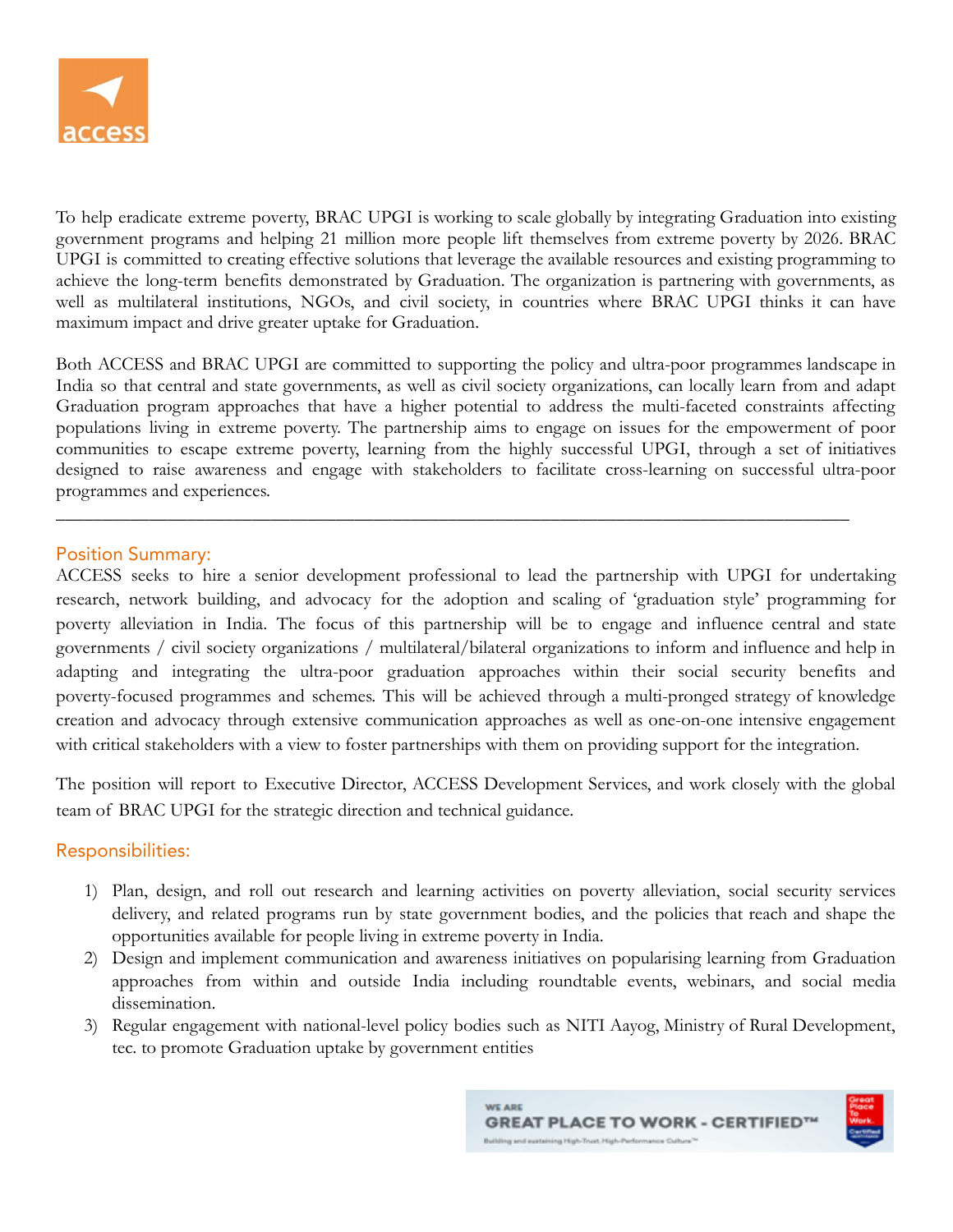

- 4) Creating a country level network of stakeholders working in the area of poverty alleviation and promote and disseminate learning on graduation approach through this forum
- 5) Engaging with wider coalitions and networks, regionally, nationally, and internationally, to align with the goals and plans of stakeholders in the field of poverty alleviation in India and support their uptake of the Graduation approach.
- 6) Coordinate learning and exchange visits within India and internationally between Graduation implementers to facilitate the sharing of experiences with adaptation of the program and scaling through governments and large donor funded programmes.
- 7) Other activities that promote the shared objectives as jointly identified by ACCESS and BRAC UPGI.

# Qualifications:

The person should have a range of experience in poverty alleviation programming in India covering implementation, research and policy advocacy in the areas of social services delivery/microfinance/ livelihoods or enterprise promotion. The candidate should have experience of working with state / central government in the capacity of technical support provider / advisor / funder. Proven experience of providing services to government for improving their systems and programmes will be desirable. Experience in research and data handling and management will be required.

# Education & Experience:

- Masters or higher degree in Rural Management, Business Administration, Statistics, Economics, Demography, Development studies, Public policy or equivalent.
- At least 8-10 years of relevant work experience as outlined above

### Skills and competencies:

- **●** Strong program strategy, planning, and organization
- Understanding of Indian central and state-level government structures, systems, and processes
- Ability and confidence to approach senior-level officials in government and build rapport and relationship
- Existing network and relationship with the government and non-government stakeholders in engaged and invested in poverty alleviation and social security programmes and delivery
- Ability to analyze complex systems and communicate in well-articulated and presented documents and reports
- Ability to work effectively in teams, as well as independently, including in diverse work environments and in multiple time zones
- Fluent in English, Hindi, and other local dialects